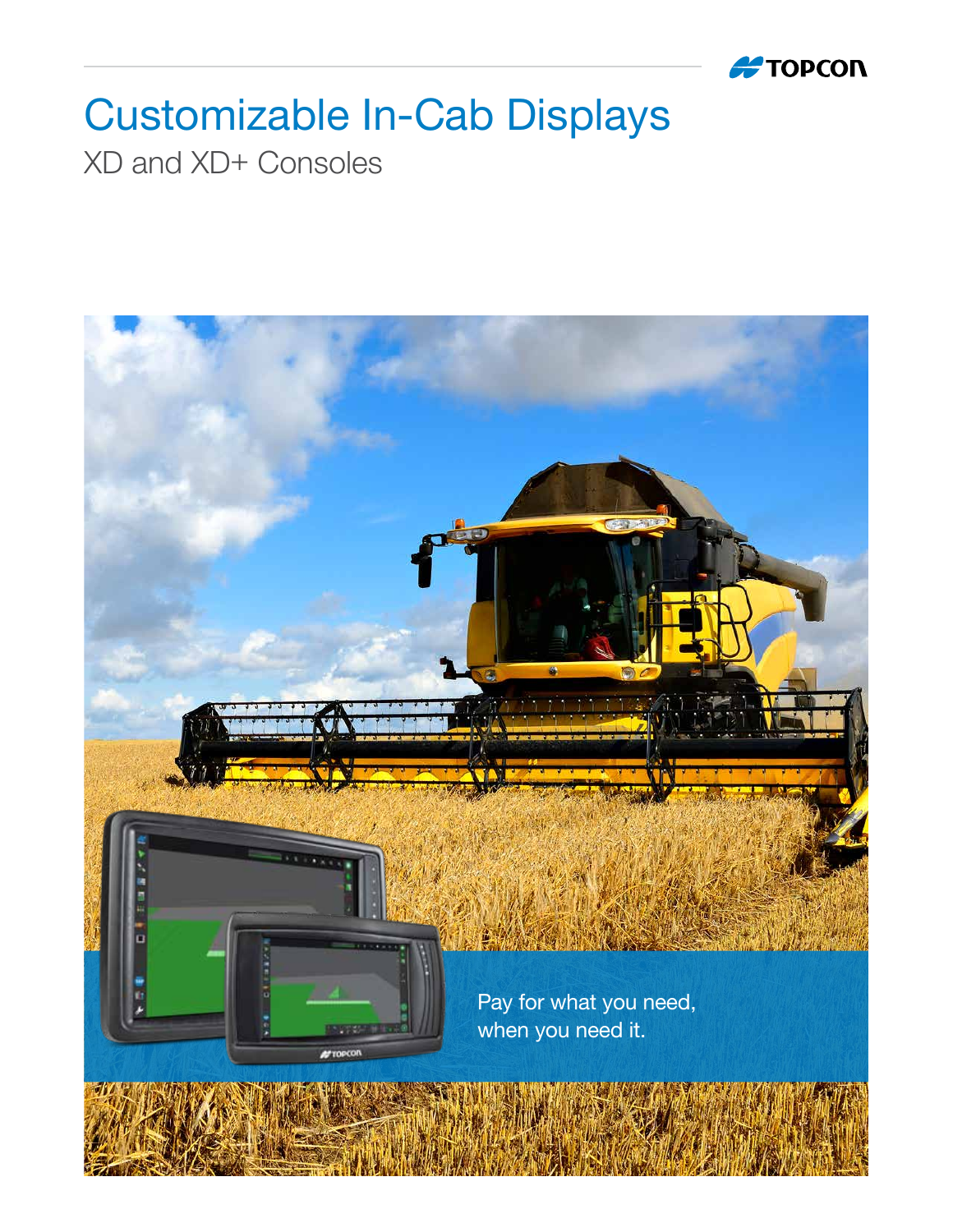## Customizable In-Cab Displays XD and XD+ Consoles

Designed with the future in mind, the Topcon XD touchscreen consoles, including revamped proprietary (Horizon) software and Topcon Agriculture Platform (TAP) integration, allows full-feature customization. Customers can optimize investment by paying only for capabilities they need.

Off-the-shelf unlocked features include Guidelines, Tasks, ISO-UT, and TAP Market. All additional Horizon OS features are easily accessible and unlockable utilizing TAP via the console or personal device.

Coupled with Topcon receivers, steering control, and correction services; the new level of customization provides flexible guidance solutions, priced right. Plus, with the complete Horizon OS feature-set including compatibility with the full-range of Topcon sensors and application control technology, the XD consoles are ready for even the most progressive operations.

Unlockable capabilities with access to entire crop-production feature-set

New Horizon OS with improved user experience for quicker start-up

Digital farm management (TAP) integration for seamless data/ task transfer

Universal implement/accessory compatibility utilizing ISO-UT

Proven, dependable hardware you can rely on for everything in cab

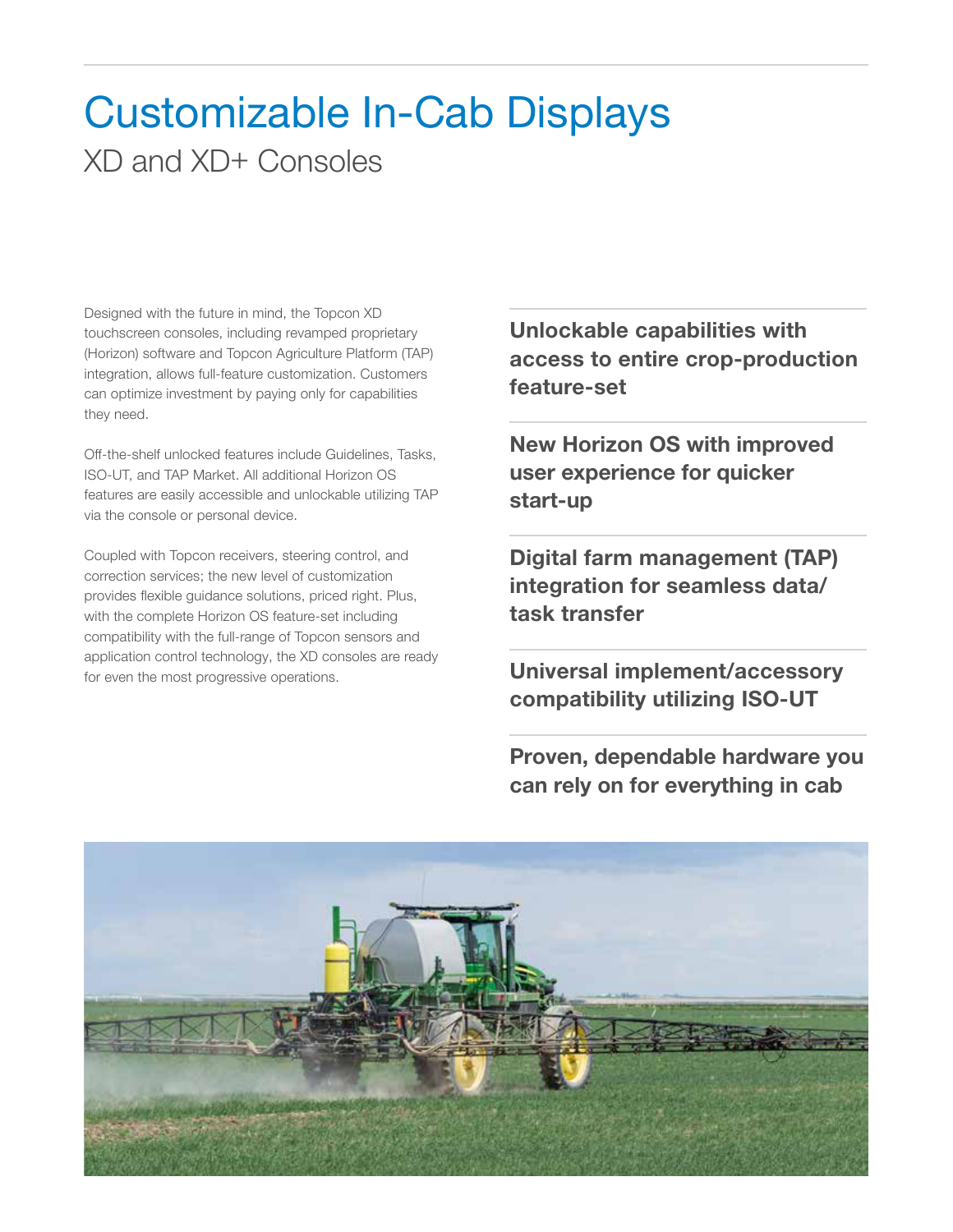

|                                                                                      | $XD$ ( 7 in.)            | XD+ (12.1 in.)           |
|--------------------------------------------------------------------------------------|--------------------------|--------------------------|
| <b>Horizon XTEND™</b>                                                                |                          |                          |
| <b>ISOBUS Weight Information (Scale Link)</b>                                        |                          |                          |
| Boom Height Control (Norac UC5 / UC7 Systems)                                        |                          |                          |
| <b>Crop Health Monitoring (CropSpec)</b>                                             | $\bullet$                |                          |
| <b>Spraying Auto Section Control (ASC-10)</b>                                        | Up to $30$               | Up to $30$               |
| <b>ISOBUS Auto Section Control</b>                                                   | $100+$                   | $100+$                   |
| <b>Seeding Application control (Artemis)</b><br>Products<br><b>Sections</b>          | $1 + VRC$<br>Up to $4^*$ | $1 + VRC$<br>Up to $4^*$ |
| <b>Advanced Seeding Application Control (Apollo)</b><br>Products<br>Sections         | $4 + VRC$<br>Up to $12$  | $8 + VRC$<br>Up to $12$  |
| <b>Advanced Spraying Application Control (Apollo)</b><br>Products<br><b>Sections</b> | $4 + VRC^*$<br>$100+$    | $4 + VRC^*$<br>$100+$    |
| <b>Spreading Application Control (Athene)</b><br>Products<br>Sections                | $1 + VRC$                | $1 + VRC$                |
| Harvest Yield Monitoring (YieldTrakk™)                                               | ٠                        |                          |
| <b>Water Conservation</b>                                                            |                          |                          |

*Note: This table reflects the full scope of capabilities after all available feature unlocks.*

## Complementary Products



Rooftop Receivers AGM-1 manual guidance AGI-4 receiver/steering controller



Cloud Connectivity Devices CL-10 and Cl-55 for automatic data upload to TAP



Steering Control Retrofit steering solutions (AES-35 and Danfoss EHi Steering Valve)



Tilling, Seeding, Crop Care Control Leading tilling, seeding, planting, spraying, and spreading control



Correction Services Full range through base stations (HiPer VR and MR-2) and reference station networks (TopNET)



Crop Health Monitoring Nutrient sensor for optimized and on-the-go application